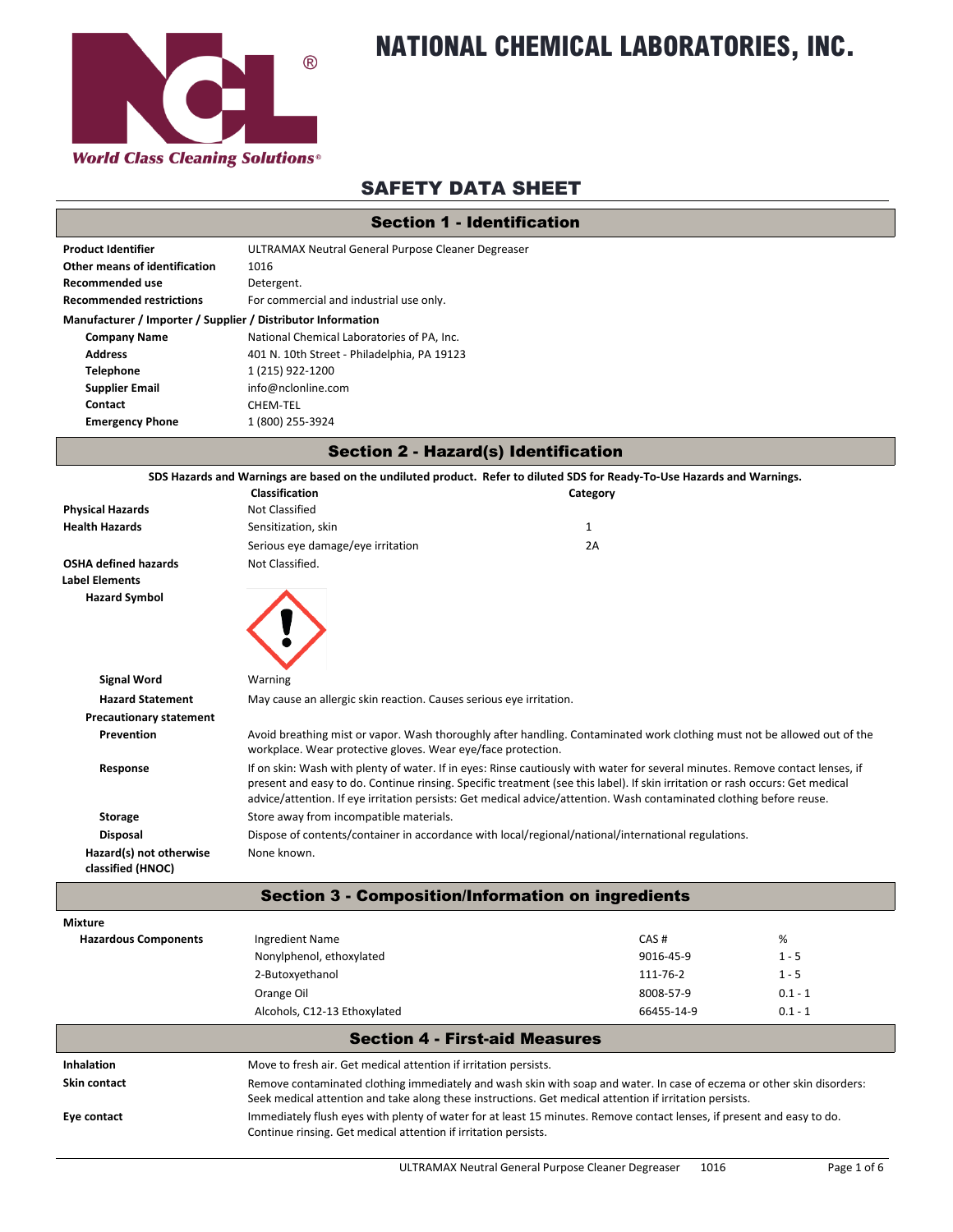| Ingestion                                                          | Get medical attention if irritation persists.                                                                                                                                                                                                                                                                                                                                                                                                                                                                                                   |                    |                                                                                                                                                                                                                                                                                                                                                                           |                     |          |
|--------------------------------------------------------------------|-------------------------------------------------------------------------------------------------------------------------------------------------------------------------------------------------------------------------------------------------------------------------------------------------------------------------------------------------------------------------------------------------------------------------------------------------------------------------------------------------------------------------------------------------|--------------------|---------------------------------------------------------------------------------------------------------------------------------------------------------------------------------------------------------------------------------------------------------------------------------------------------------------------------------------------------------------------------|---------------------|----------|
| <b>Most Important symptoms</b>                                     |                                                                                                                                                                                                                                                                                                                                                                                                                                                                                                                                                 |                    | Rash. Severe eye irritation. Symptoms may include stinging, tearing, redness, swelling, and blurred vision. May cause an                                                                                                                                                                                                                                                  |                     |          |
| effects, acute and delayed/                                        | allergic skin reaction. Dermatitis.                                                                                                                                                                                                                                                                                                                                                                                                                                                                                                             |                    |                                                                                                                                                                                                                                                                                                                                                                           |                     |          |
| Indication of immediate medical<br>attention and special treatment |                                                                                                                                                                                                                                                                                                                                                                                                                                                                                                                                                 |                    | Provide general supportive measures and treat symptomatically. Keep victim under observation. Symptoms may be delayed.                                                                                                                                                                                                                                                    |                     |          |
| <b>General Information</b>                                         | contaminated clothing before reuse.                                                                                                                                                                                                                                                                                                                                                                                                                                                                                                             |                    | Ensure that medical personnel are aware of the material(s) involved, and take precautions to protect themselves. Wash                                                                                                                                                                                                                                                     |                     |          |
|                                                                    |                                                                                                                                                                                                                                                                                                                                                                                                                                                                                                                                                 |                    | <b>Section 5 - Fire-fighting measures</b>                                                                                                                                                                                                                                                                                                                                 |                     |          |
| Suitable extinguishing media                                       | Water fog. Foam. Dry chemical powder. Carbon dioxide (CO2).                                                                                                                                                                                                                                                                                                                                                                                                                                                                                     |                    |                                                                                                                                                                                                                                                                                                                                                                           |                     |          |
| Unsuitable extinguishing<br>media                                  | Do not use water jet as an extinguisher, as this will spread the fire.                                                                                                                                                                                                                                                                                                                                                                                                                                                                          |                    |                                                                                                                                                                                                                                                                                                                                                                           |                     |          |
| <b>Specific hazards arising from</b><br>the chemical               | During fire, gases hazardous to health may be formed.                                                                                                                                                                                                                                                                                                                                                                                                                                                                                           |                    |                                                                                                                                                                                                                                                                                                                                                                           |                     |          |
| Special protective equipment<br>and precautions for firefighters   |                                                                                                                                                                                                                                                                                                                                                                                                                                                                                                                                                 |                    | Self-contained breathing apparatus and full protective clothing must be worn in case of fire.                                                                                                                                                                                                                                                                             |                     |          |
| Fire-fighting equipment<br>/instructions                           |                                                                                                                                                                                                                                                                                                                                                                                                                                                                                                                                                 |                    | Move containers from fire area if you can do it without risk. Use water spray to keep fire-exposed containers cool.                                                                                                                                                                                                                                                       |                     |          |
| <b>General fire hazards</b>                                        | No unusual fire or explosion hazards noted.                                                                                                                                                                                                                                                                                                                                                                                                                                                                                                     |                    |                                                                                                                                                                                                                                                                                                                                                                           |                     |          |
| <b>Specific Methods</b>                                            |                                                                                                                                                                                                                                                                                                                                                                                                                                                                                                                                                 |                    | Use standard firefighting procedures and consider the hazards of other involved materials.                                                                                                                                                                                                                                                                                |                     |          |
|                                                                    |                                                                                                                                                                                                                                                                                                                                                                                                                                                                                                                                                 |                    | <b>Section 6 - Accidental release measures</b>                                                                                                                                                                                                                                                                                                                            |                     |          |
| Personal precautions, protective                                   |                                                                                                                                                                                                                                                                                                                                                                                                                                                                                                                                                 |                    | Keep unnecessary personnel away. Keep people away from and upwind of spill/leak. Keep out of low areas. Wear                                                                                                                                                                                                                                                              |                     |          |
| equipment and emergency<br>procedures.                             |                                                                                                                                                                                                                                                                                                                                                                                                                                                                                                                                                 |                    | appropriate protective equipment and clothing during clean-up. Avoid breathing mist or vapor. Do not touch damaged<br>containers or spilled material unless wearing appropriate protective clothing. Ensure adequate ventilation. Local authorities<br>should be advised if significant spillages cannot be contained. For personal protection, see section 8 of the SDS. |                     |          |
| <b>Methods and materials for</b><br>containment and cleaning up    | This product is miscible in water.<br>SMALL SPILLAGE: Wipe up with absorbent material (e.g. cloth, fleece). Clean surface thoroughly to remove residual<br>contamination.<br>LARGE SPILLS: Stop the flow of material, if this is without risk. Dike the spilled material, where this is possible. Cover with<br>plastic sheet to prevent spreading. Absorb in vermiculite, dry sand or earth and place into containers. Prevent entry into<br>waterways, sewer, basements or confined areas. Following product recovery, flush area with water. |                    |                                                                                                                                                                                                                                                                                                                                                                           |                     |          |
|                                                                    |                                                                                                                                                                                                                                                                                                                                                                                                                                                                                                                                                 |                    | Never return spills to original containers for re-use. For waste disposal, see section 13 of the SDS.                                                                                                                                                                                                                                                                     |                     |          |
| <b>Environmental precautions</b>                                   | Avoid discharge into drains, water courses or onto the ground.                                                                                                                                                                                                                                                                                                                                                                                                                                                                                  |                    |                                                                                                                                                                                                                                                                                                                                                                           |                     |          |
|                                                                    |                                                                                                                                                                                                                                                                                                                                                                                                                                                                                                                                                 |                    | <b>Section 7 - Handling and storage</b>                                                                                                                                                                                                                                                                                                                                   |                     |          |
| <b>Precautions for safe handling</b>                               |                                                                                                                                                                                                                                                                                                                                                                                                                                                                                                                                                 |                    | Do not get in eyes, on skin, or on clothing. Avoid breathing mist or vapor. Avoid prolonged exposure. Provide adequate                                                                                                                                                                                                                                                    |                     |          |
| Conditions for safe storage,<br>including any incompatibilities    |                                                                                                                                                                                                                                                                                                                                                                                                                                                                                                                                                 |                    | ventilation. Wear appropriate personal protective equipment. Observe good industrial hygiene practices.<br>Store in original tightly closed container. Store away from incompatible materials (see Section 10 of the SDS).                                                                                                                                                |                     |          |
|                                                                    |                                                                                                                                                                                                                                                                                                                                                                                                                                                                                                                                                 |                    | <b>Section 8 - Exposure control/personal protection</b>                                                                                                                                                                                                                                                                                                                   |                     |          |
| <b>Occupational exposure limits</b>                                |                                                                                                                                                                                                                                                                                                                                                                                                                                                                                                                                                 |                    |                                                                                                                                                                                                                                                                                                                                                                           |                     |          |
|                                                                    | US. OSHA Table Z-1 Limits for Air Contaminants (29 CFR 1910.1000)                                                                                                                                                                                                                                                                                                                                                                                                                                                                               |                    |                                                                                                                                                                                                                                                                                                                                                                           |                     |          |
| Components                                                         |                                                                                                                                                                                                                                                                                                                                                                                                                                                                                                                                                 | Type               | Value                                                                                                                                                                                                                                                                                                                                                                     | Form                |          |
| 2-Butoxyethanol (CAS 111-76-2)                                     |                                                                                                                                                                                                                                                                                                                                                                                                                                                                                                                                                 | <b>TWA</b>         | 240 mg/m <sup>3</sup> , 50 ppm                                                                                                                                                                                                                                                                                                                                            |                     |          |
| US. ACGIH Threshold Limit Values                                   |                                                                                                                                                                                                                                                                                                                                                                                                                                                                                                                                                 |                    |                                                                                                                                                                                                                                                                                                                                                                           |                     |          |
| Component                                                          |                                                                                                                                                                                                                                                                                                                                                                                                                                                                                                                                                 | <b>Type</b>        | Value                                                                                                                                                                                                                                                                                                                                                                     | Form                |          |
| 2-Butoxyethanol (CAS 111-76-2)                                     |                                                                                                                                                                                                                                                                                                                                                                                                                                                                                                                                                 | <b>TWA</b>         | 20 ppm                                                                                                                                                                                                                                                                                                                                                                    |                     |          |
| US. NIOSH: Pocket Guide to Chemical Hazards                        |                                                                                                                                                                                                                                                                                                                                                                                                                                                                                                                                                 |                    |                                                                                                                                                                                                                                                                                                                                                                           |                     |          |
| Components                                                         |                                                                                                                                                                                                                                                                                                                                                                                                                                                                                                                                                 | Type               | Value                                                                                                                                                                                                                                                                                                                                                                     |                     |          |
| 2-Butoxyethanol (CAS 111-76-2)                                     |                                                                                                                                                                                                                                                                                                                                                                                                                                                                                                                                                 | <b>TWA</b>         | 24 mg/m <sup>3</sup> , 5 ppm                                                                                                                                                                                                                                                                                                                                              |                     |          |
| US. ACGIH. BEIs. Biological Exposure Indices                       |                                                                                                                                                                                                                                                                                                                                                                                                                                                                                                                                                 |                    |                                                                                                                                                                                                                                                                                                                                                                           |                     | Sampling |
| Components                                                         |                                                                                                                                                                                                                                                                                                                                                                                                                                                                                                                                                 | Value              | Determinate                                                                                                                                                                                                                                                                                                                                                               | Specimen            | Time     |
| 2-Butoxyethanol (CAS 111-76-2)                                     |                                                                                                                                                                                                                                                                                                                                                                                                                                                                                                                                                 | $200 \text{ mg/g}$ | Butoxyacetic acid (BAA),<br>with hydrolysis                                                                                                                                                                                                                                                                                                                               | Creatinine in urine |          |
|                                                                    | * - For sampling details, please see the source document.                                                                                                                                                                                                                                                                                                                                                                                                                                                                                       |                    |                                                                                                                                                                                                                                                                                                                                                                           |                     |          |
| Components                                                         | US. California Code of Regulations, Title 8, Section 5155. Airborne Contaminants                                                                                                                                                                                                                                                                                                                                                                                                                                                                | Exposure           |                                                                                                                                                                                                                                                                                                                                                                           |                     |          |
| 2-Butoxyethanol (CAS 111-76-2)                                     |                                                                                                                                                                                                                                                                                                                                                                                                                                                                                                                                                 |                    | Can be absorbed though the skin.                                                                                                                                                                                                                                                                                                                                          |                     |          |
| US.Minnesota Hazardous Substances List (Minn. Rules 5206.0400).    |                                                                                                                                                                                                                                                                                                                                                                                                                                                                                                                                                 |                    |                                                                                                                                                                                                                                                                                                                                                                           |                     |          |
|                                                                    |                                                                                                                                                                                                                                                                                                                                                                                                                                                                                                                                                 |                    |                                                                                                                                                                                                                                                                                                                                                                           |                     |          |
| Components                                                         |                                                                                                                                                                                                                                                                                                                                                                                                                                                                                                                                                 | Exposure           |                                                                                                                                                                                                                                                                                                                                                                           |                     |          |
| 2-Butoxyethanol (CAS 111-76-2)                                     |                                                                                                                                                                                                                                                                                                                                                                                                                                                                                                                                                 |                    | Skin designation applies.                                                                                                                                                                                                                                                                                                                                                 |                     |          |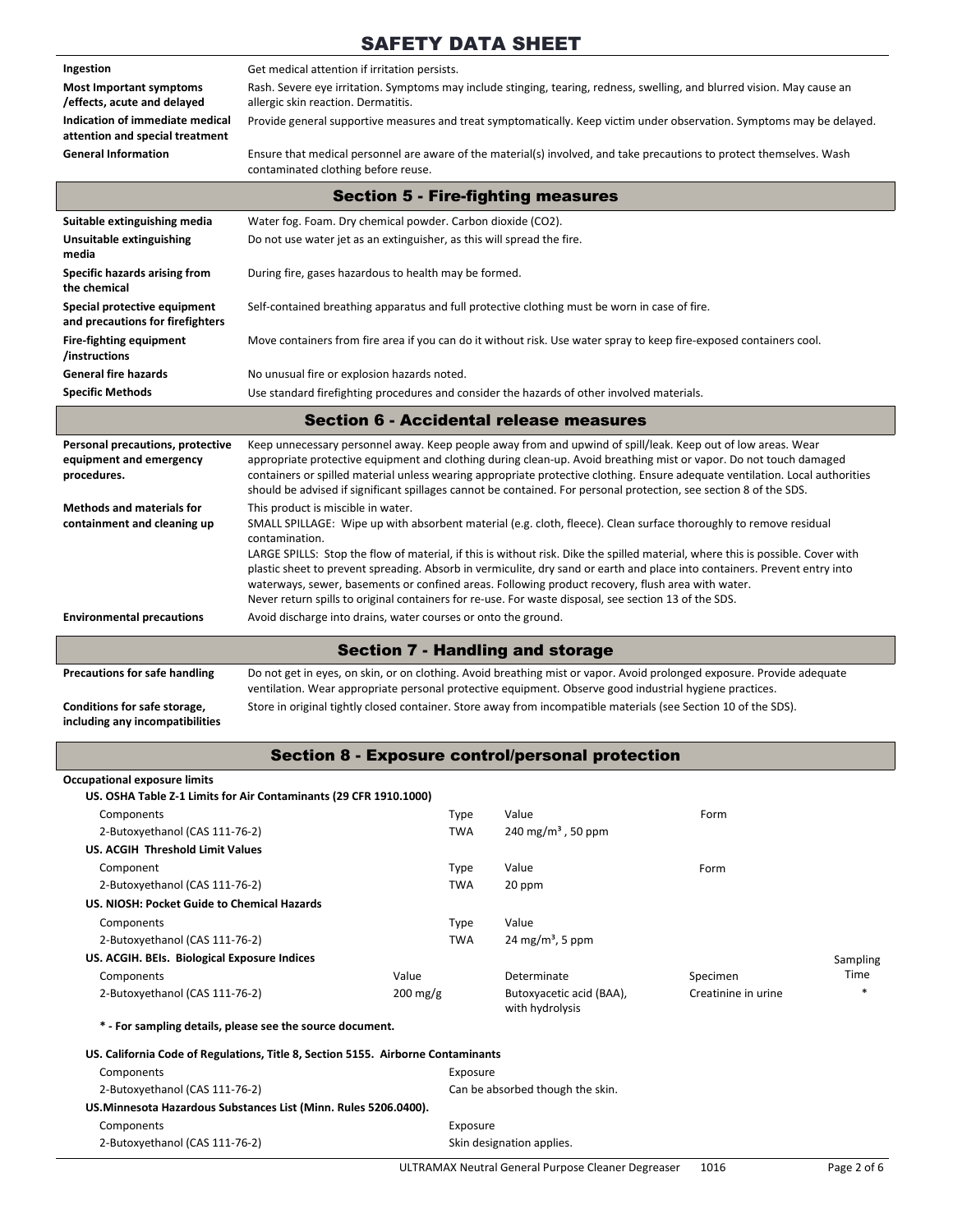| US.NIOSH: Pocket Guide to Chemical Hazards |                                                                                                   |                                                                                                                                                                                                                                                                                                                                                                      |  |
|--------------------------------------------|---------------------------------------------------------------------------------------------------|----------------------------------------------------------------------------------------------------------------------------------------------------------------------------------------------------------------------------------------------------------------------------------------------------------------------------------------------------------------------|--|
| Component                                  |                                                                                                   | Exposure                                                                                                                                                                                                                                                                                                                                                             |  |
| 2-Butoxyethanol (CAS 111-76-2)             |                                                                                                   | Can be absorbed though the skin.                                                                                                                                                                                                                                                                                                                                     |  |
|                                            | US.OSHA Table Z-1 Limits for Air Contaminants (29 CFR 1910.100)                                   |                                                                                                                                                                                                                                                                                                                                                                      |  |
| Components                                 |                                                                                                   | Exposure                                                                                                                                                                                                                                                                                                                                                             |  |
| 2-Butoxyethanol (CAS 111-76-2)             |                                                                                                   | Can be absorbed though the skin.                                                                                                                                                                                                                                                                                                                                     |  |
| US.OSHA Table Z-1-A (29 CFR 1910.100)      |                                                                                                   |                                                                                                                                                                                                                                                                                                                                                                      |  |
| Components                                 |                                                                                                   | Exposure                                                                                                                                                                                                                                                                                                                                                             |  |
| 2-Butoxyethanol (CAS 111-76-2)             |                                                                                                   | Can be absorbed though the skin.                                                                                                                                                                                                                                                                                                                                     |  |
|                                            | US. Rhode Island Hazardous Substances Right-to-Know Act (R.I. Gen. Laws Section 28-21-1 et. seq.) |                                                                                                                                                                                                                                                                                                                                                                      |  |
| Components                                 |                                                                                                   | Exposure                                                                                                                                                                                                                                                                                                                                                             |  |
| 2-Butoxyethanol (CAS 111-76-2)             |                                                                                                   | Can be absorbed though the skin.                                                                                                                                                                                                                                                                                                                                     |  |
|                                            | US. Tennesee. OELs Occupational Exposure Limkits, Table Z1A                                       |                                                                                                                                                                                                                                                                                                                                                                      |  |
| Components                                 |                                                                                                   | Exposure                                                                                                                                                                                                                                                                                                                                                             |  |
| 2-Butoxyethanol (CAS 111-76-2)             |                                                                                                   | Can be absorbed though the skin.                                                                                                                                                                                                                                                                                                                                     |  |
| Appropriate engineering<br>controls        | levels to an acceptable level. Provide eyewash station.                                           | Good general ventilation (typically 10 air changes per hour) should be used. Ventilation rates should be matched to<br>conditions. If applicable, use process enclosures, local exhaust ventilation, or other engineering controls to maintain<br>airborne levels below recommended exposure limits. If exposure limits have not been established, maintain airborne |  |
|                                            | Individual protection measures, such as personal protective equipment                             |                                                                                                                                                                                                                                                                                                                                                                      |  |
| Eye/face protection                        |                                                                                                   | If use of product risks exposure to contact, wear safety glasses with side shields.                                                                                                                                                                                                                                                                                  |  |
| Skin protection                            |                                                                                                   |                                                                                                                                                                                                                                                                                                                                                                      |  |
| <b>Hand protection</b>                     | Impervious gloves are recommended for prolonged use.                                              |                                                                                                                                                                                                                                                                                                                                                                      |  |
| Other                                      | If use of product risk exposure to contact, wear suitable protective clothing.                    |                                                                                                                                                                                                                                                                                                                                                                      |  |
| <b>Respiratory protection</b>              | In case of insufficient ventilation, wear suitable respiratory equipment.                         |                                                                                                                                                                                                                                                                                                                                                                      |  |
| <b>Thermal hazards</b>                     | Wear appropriate thermal protective clothing, when necessary.                                     |                                                                                                                                                                                                                                                                                                                                                                      |  |
| <b>General hygiene</b><br>considerations   | Contaminated work clothing should not be allowed out of the workplace.                            |                                                                                                                                                                                                                                                                                                                                                                      |  |

### Section 9 - Physical and chemical properties

| Appearance                                      | Pink turbid liquid.                    |
|-------------------------------------------------|----------------------------------------|
| <b>Physical state</b>                           | Liquid.                                |
| Form                                            | Thin Liquid.                           |
| Color                                           | Pink.                                  |
| Odor                                            | Orange.                                |
| <b>Odor threshold</b>                           | Not available.                         |
| pH                                              | 9.9                                    |
| Melting point/freezing point                    | Not available.                         |
| Initial boinging point and<br>boiling range     | 212 °F (100 °C)                        |
| Flash point                                     | > 212.0 °F (> 100.0 °C) Tag Closed Cup |
| <b>Evaporation rate</b>                         | Not available.                         |
| Flammability (solid, gas)                       | Not available.                         |
| Upper/lower flammability or explosive limits    |                                        |
| Flammability limit - lower (%)                  | Not available.                         |
| Flammability limit - upper (%)                  | Not available.                         |
| Explosive limit - lower (%)                     | Not available.                         |
| Explosive limit - upper (%)                     | Not available.                         |
| Vapor pressure                                  | Similar to water.                      |
| Vapor density                                   | Similar to water.                      |
| <b>Relative density</b>                         | $1.01 \pm 0.01$                        |
| <b>Relative density temperature</b>             | 75 °F (23.9 °C)                        |
| <b>Solubilities (water)</b>                     | 100 % Soluble.                         |
| <b>Partition Coefficient</b><br>n-octanol/water | Not available                          |
| <b>Auto-ignition temperature</b>                | Not Available                          |
| <b>Decomposition temperature</b>                | Not Available                          |
| <b>Viscosity</b>                                | $<$ 10 cSt                             |
| <b>Viscosity Temperature</b>                    | 75 °F (23.9 °C)                        |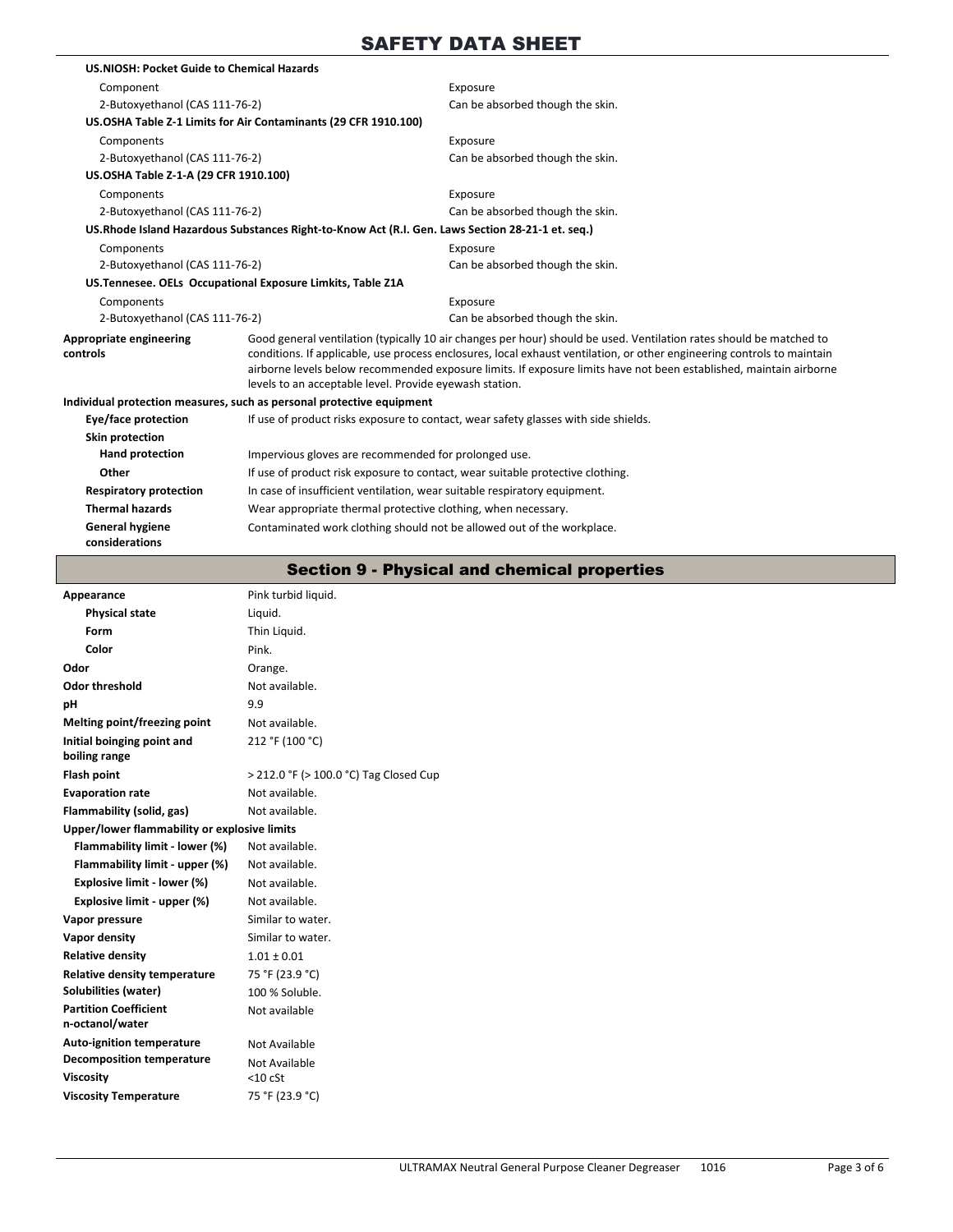#### Section 10 - Stability and reactivity

|                                                                                           |                                                                                                                    |                                                                                                                                                                                                     | Section To - Stability and reactivity         |             |                                           |                                                                                                                          |  |  |
|-------------------------------------------------------------------------------------------|--------------------------------------------------------------------------------------------------------------------|-----------------------------------------------------------------------------------------------------------------------------------------------------------------------------------------------------|-----------------------------------------------|-------------|-------------------------------------------|--------------------------------------------------------------------------------------------------------------------------|--|--|
| Reactivity                                                                                | The product is stable and non-reactive under normal conditions of use, storage and transport.                      |                                                                                                                                                                                                     |                                               |             |                                           |                                                                                                                          |  |  |
| <b>Chemical stability</b>                                                                 | Material is stable under normal conditions.                                                                        |                                                                                                                                                                                                     |                                               |             |                                           |                                                                                                                          |  |  |
| <b>Possiblity of hazardous reactions</b>                                                  | No dangerous reaction known under conditions of normal use.                                                        |                                                                                                                                                                                                     |                                               |             |                                           |                                                                                                                          |  |  |
| <b>Conditions to Avoid</b>                                                                | Contact with incompatible materials.                                                                               |                                                                                                                                                                                                     |                                               |             |                                           |                                                                                                                          |  |  |
| Incompatible materials                                                                    |                                                                                                                    | Strong oxidizing agents.                                                                                                                                                                            |                                               |             |                                           |                                                                                                                          |  |  |
| <b>Hazardous Decomposition</b>                                                            | No hazardous decomposition products are known.                                                                     |                                                                                                                                                                                                     |                                               |             |                                           |                                                                                                                          |  |  |
| <b>Products</b>                                                                           |                                                                                                                    |                                                                                                                                                                                                     |                                               |             |                                           |                                                                                                                          |  |  |
|                                                                                           |                                                                                                                    |                                                                                                                                                                                                     | <b>Section 11 - Toxicological information</b> |             |                                           |                                                                                                                          |  |  |
| Information on likely routes of exposure                                                  |                                                                                                                    |                                                                                                                                                                                                     |                                               |             |                                           |                                                                                                                          |  |  |
| Ingestion                                                                                 | Expected to be a low ingestion hazard.                                                                             |                                                                                                                                                                                                     |                                               |             |                                           |                                                                                                                          |  |  |
| <b>Inhalation</b>                                                                         | Prolonged inhalation may be harmful.                                                                               |                                                                                                                                                                                                     |                                               |             |                                           |                                                                                                                          |  |  |
| Skin contact                                                                              |                                                                                                                    | May cause an allergic skin reaction.<br>2-Butoxy ethanol may be absorbed through the skin in toxic amounts if contact is repeated and<br>prolonged. These effects have not been observed in humans. |                                               |             |                                           |                                                                                                                          |  |  |
| Eye contact                                                                               | Causes serious eye irritation.                                                                                     |                                                                                                                                                                                                     |                                               |             |                                           |                                                                                                                          |  |  |
| Symptoms related to the<br>physical, chemical and<br>toxicological characteristics        | allergic skin reaction. Dermatitis.                                                                                |                                                                                                                                                                                                     |                                               |             |                                           | Rash. Severe eye irritation. Symptoms may include stinging, tearing, redness, swelling, and blurred vision. May cause an |  |  |
| Information on toxicological effects.                                                     |                                                                                                                    |                                                                                                                                                                                                     |                                               |             |                                           |                                                                                                                          |  |  |
| <b>Acute toxicity</b>                                                                     | May cause an allergic skin reaction.                                                                               |                                                                                                                                                                                                     |                                               |             |                                           |                                                                                                                          |  |  |
| Components                                                                                |                                                                                                                    | Level                                                                                                                                                                                               | <b>Type</b>                                   | Code        | <b>Species</b>                            | Results                                                                                                                  |  |  |
| 2-Butoxyethanol (CAS 111-76-2)                                                            |                                                                                                                    | Acute                                                                                                                                                                                               | Dermal                                        | LD50        | Rabbit                                    | $400 \,\mathrm{mg/kg}$                                                                                                   |  |  |
|                                                                                           |                                                                                                                    | Acute                                                                                                                                                                                               | Inhalation                                    | <b>LC50</b> | Mouse                                     | 700 ppm, 7 hours                                                                                                         |  |  |
|                                                                                           |                                                                                                                    | Acute                                                                                                                                                                                               | Inhalation                                    | <b>LC50</b> | Rat                                       | 450 mg/l, 4 hrs                                                                                                          |  |  |
|                                                                                           |                                                                                                                    | Acute                                                                                                                                                                                               | Oral                                          | LD50        | Guinea pig                                | $1.2$ g/kg                                                                                                               |  |  |
|                                                                                           |                                                                                                                    | Acute                                                                                                                                                                                               | Oral                                          | LD50        | Mouse                                     | $1519 \,\mathrm{mg/kg}$                                                                                                  |  |  |
|                                                                                           |                                                                                                                    | Acute                                                                                                                                                                                               | Oral                                          | LD50        | Rabbit                                    | $0.32$ g/kg                                                                                                              |  |  |
|                                                                                           |                                                                                                                    | Acute                                                                                                                                                                                               | Oral                                          | LD50        | Rat                                       | 560 mg/kg                                                                                                                |  |  |
| Alcohols, C12-13 Ethoxylated (CAS 66455-14-9)                                             |                                                                                                                    | Acute                                                                                                                                                                                               | Dermal                                        | LD50        | Rabbit                                    | 3300 mg/kg, 24 Hours                                                                                                     |  |  |
|                                                                                           |                                                                                                                    | Acute                                                                                                                                                                                               | Dermal                                        | LD50        | Rat                                       | > 2000 mg/kg, 24 Hours                                                                                                   |  |  |
|                                                                                           |                                                                                                                    | Acute                                                                                                                                                                                               | Inhalation                                    | <b>LC50</b> | Rat                                       | $>$ 100 mg/m <sup>3</sup> , 6 Hours<br>$>$ 1.6 mg/l, 4 Hours                                                             |  |  |
| Nonylphenol, ethoxylated (CAS 9016-45-9)                                                  |                                                                                                                    | Acute                                                                                                                                                                                               | Oral                                          | LD50        | Mouse                                     | 4290 mg/kg, bw                                                                                                           |  |  |
| Skin corrosion/irritation                                                                 | Prolonged skin contact may cause temporary irritation.                                                             |                                                                                                                                                                                                     |                                               |             |                                           |                                                                                                                          |  |  |
| Serious eye damage/eye<br>irritation                                                      | Causes serious eye irritation.                                                                                     |                                                                                                                                                                                                     |                                               |             |                                           |                                                                                                                          |  |  |
| <b>Respiratory sensitization</b>                                                          | This product is not expected to cause respiratory sensitization.                                                   |                                                                                                                                                                                                     |                                               |             |                                           |                                                                                                                          |  |  |
| <b>Skin sensitization</b>                                                                 | May cause an allergic skin reaction.                                                                               |                                                                                                                                                                                                     |                                               |             |                                           |                                                                                                                          |  |  |
| <b>Germ cell mutagenicity</b>                                                             | No data available to indicate product or any components present at greater than 0.1% are mutagenic or genotoxic.   |                                                                                                                                                                                                     |                                               |             |                                           |                                                                                                                          |  |  |
| Carcinogenicity                                                                           | This product is not considered to be a carcinogen by IARC, ACGIH, NTP, or OSHA.                                    |                                                                                                                                                                                                     |                                               |             |                                           |                                                                                                                          |  |  |
| IARC Monographs. Overall Evaluation of Carcinogenicity                                    |                                                                                                                    |                                                                                                                                                                                                     |                                               |             |                                           |                                                                                                                          |  |  |
| Component                                                                                 |                                                                                                                    | Result                                                                                                                                                                                              |                                               | Comment     |                                           |                                                                                                                          |  |  |
| 2-Butoxyethanol (CAS 111-76-2)                                                            |                                                                                                                    | 3                                                                                                                                                                                                   |                                               | humans.     | Not classifiable as to carcinogenicity to |                                                                                                                          |  |  |
| <b>Reproductive toxicity</b>                                                              | This product is not expected to cause reproductive or developmental effects.                                       |                                                                                                                                                                                                     |                                               |             |                                           |                                                                                                                          |  |  |
| Specific target organ toxicity -<br>single exposure                                       | Not classified.                                                                                                    |                                                                                                                                                                                                     |                                               |             |                                           |                                                                                                                          |  |  |
| Specific target organ toxicity -<br>repeated exposure                                     | Not classified.                                                                                                    |                                                                                                                                                                                                     |                                               |             |                                           |                                                                                                                          |  |  |
| <b>Aspiration hazard</b>                                                                  | Not classified.                                                                                                    |                                                                                                                                                                                                     |                                               |             |                                           |                                                                                                                          |  |  |
| <b>Chronic effects</b>                                                                    | May be harmful if absorbed through skin. Prolonged inhalation may be harmful.<br>have not been observed in humans. |                                                                                                                                                                                                     |                                               |             |                                           | 2-Butoxy ethanol may be absorbed through the skin in toxic amounts if contact is repeated and prolonged. These effects   |  |  |
|                                                                                           |                                                                                                                    |                                                                                                                                                                                                     | <b>Section 12 - Ecological Information</b>    |             |                                           |                                                                                                                          |  |  |
| <b>Ecotoxicity</b><br>Component(s)<br>Alcohols, C12-13 Ethoxylated, 66455-14-9<br>Acuntic | The product contains a substance which is very toxic to aquatic organisms.                                         |                                                                                                                                                                                                     |                                               |             |                                           |                                                                                                                          |  |  |

**Aquatic**

Level Type Code Species Test Results

ULTRAMAX Neutral General Purpose Cleaner Degreaser 1016 Page 4 of 6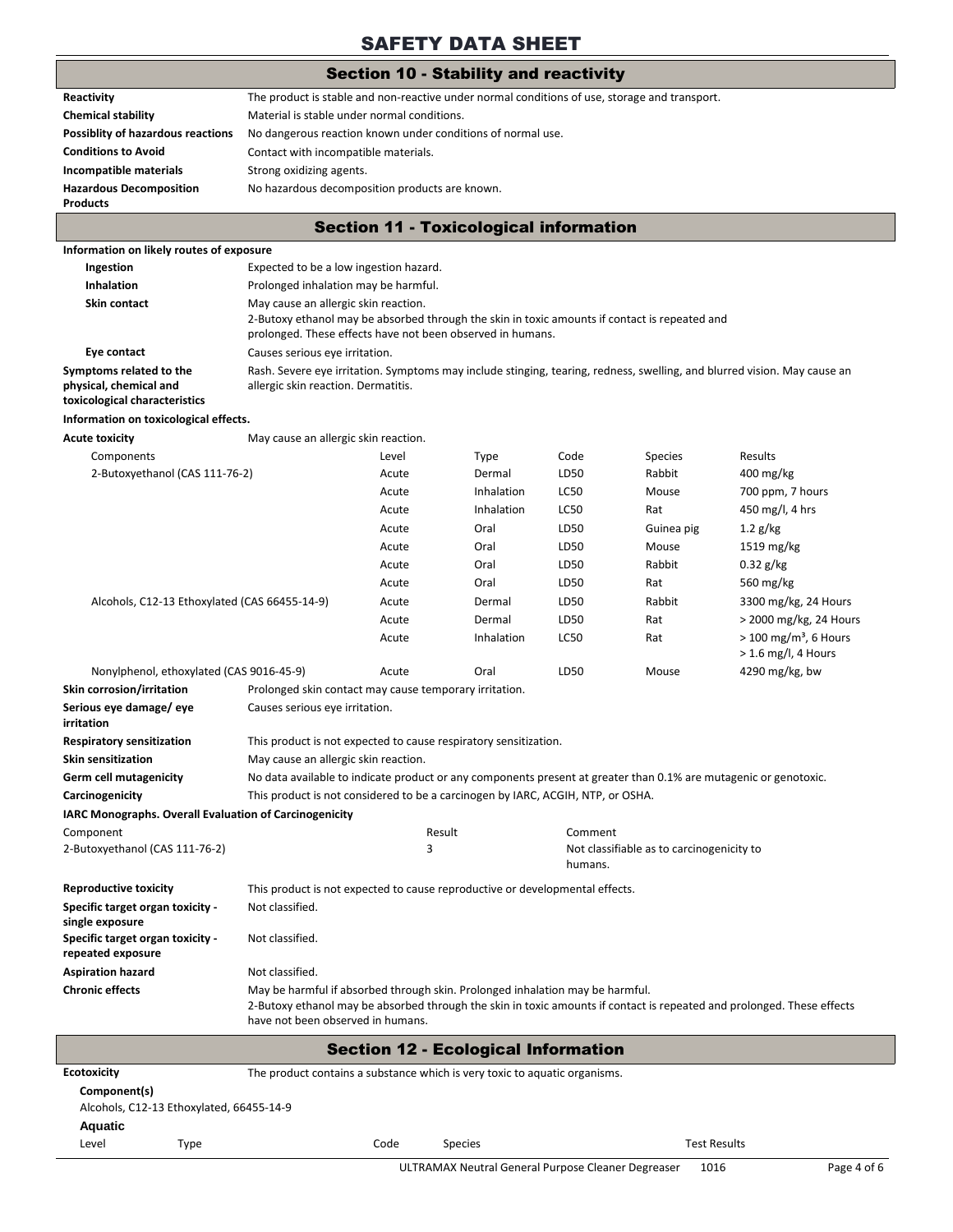| Acute                                                     | Crustacea                           |                                                        | <b>EC50</b> | Water flea (Daphnia magna)                                                                                                                                                                 | 0.39 -0.56 mg/l, 48 hours |
|-----------------------------------------------------------|-------------------------------------|--------------------------------------------------------|-------------|--------------------------------------------------------------------------------------------------------------------------------------------------------------------------------------------|---------------------------|
|                                                           | Fish                                |                                                        | <b>LC50</b> | Flathead minnow (Pimephales promelas)                                                                                                                                                      | 0.72 - 2.7 mg/l, 96 hours |
|                                                           | Nonylphenol, ethoxylated, 9016-45-9 |                                                        |             |                                                                                                                                                                                            |                           |
| Aquatic                                                   |                                     |                                                        |             |                                                                                                                                                                                            |                           |
| Acute                                                     | Crustacea                           |                                                        | <b>EC50</b> | Daphnia magna                                                                                                                                                                              | 65 mg/l, 48 hours         |
|                                                           | Crustacea                           |                                                        | <b>EC50</b> | Water flea (Daphnia magna)                                                                                                                                                                 | 12.2 mg/l, 48 hours       |
|                                                           | Fish                                |                                                        | <b>LC50</b> | Bluegill (lepomis macrochirus)                                                                                                                                                             | 1 - 1.8 mg/l 96 hours     |
| Persistence and degradability                             |                                     |                                                        |             | No data is available on the degradability of this product.                                                                                                                                 |                           |
| <b>Bioaccumulative potential</b>                          |                                     | No data available.                                     |             |                                                                                                                                                                                            |                           |
|                                                           |                                     | Partition coeficient n-octanol / water log (Kow)       |             |                                                                                                                                                                                            |                           |
| Components                                                |                                     |                                                        |             | Results                                                                                                                                                                                    |                           |
|                                                           | 2-Butoxyethanol (CAS 111-76-2)      |                                                        |             | 0.83                                                                                                                                                                                       |                           |
| Mobility in soil                                          |                                     | No data available.                                     |             |                                                                                                                                                                                            |                           |
| <b>Mobility in general</b>                                |                                     | No data available.                                     |             |                                                                                                                                                                                            |                           |
| <b>Other adverse effects</b>                              |                                     |                                                        |             | No other adverse environmental effects (e.g. ozone depletion, photochemical ozone creation potential, endocrine<br>disruption, global warming potential) are expected from this component. |                           |
|                                                           |                                     |                                                        |             | <b>Section 13 - Disposal considerations</b>                                                                                                                                                |                           |
| <b>Disposal instructions</b>                              |                                     |                                                        |             | Dispose in accordance with applicable federal, state, and local regulations.                                                                                                               |                           |
| Local disposal regulations                                |                                     | Dispose of in accordance with local regulations.       |             |                                                                                                                                                                                            |                           |
| Hazardous waste code                                      |                                     |                                                        |             |                                                                                                                                                                                            |                           |
| Waste from residues / unused                              |                                     |                                                        |             | Waste codes should be assigned by the user based on the application for which the product was used.                                                                                        |                           |
| products                                                  |                                     | Dispose in accordance with all applicable regulations. |             |                                                                                                                                                                                            |                           |
| <b>Contaminated packaging</b>                             |                                     |                                                        |             | Since emptied containers may retain product residue, follow label warnings even after container is emptied.                                                                                |                           |
|                                                           |                                     |                                                        |             | <b>Section 14 - Transport information</b>                                                                                                                                                  |                           |
| DOT                                                       |                                     | Not regulated as dangerous goods.                      |             |                                                                                                                                                                                            |                           |
| ΙΑΤΑ                                                      |                                     | Not regulated as dangerous goods.                      |             |                                                                                                                                                                                            |                           |
| IMDG                                                      |                                     | Not regulated as dangerous goods.                      |             |                                                                                                                                                                                            |                           |
| <b>Transportation in bulk</b><br>according to Annex II of |                                     |                                                        |             | This substance/mixture is not intended to be transported in bulk.                                                                                                                          |                           |

**MARPOL 73/78 and IBC Code**

|                                              |                                                                                  |                                                         |            | <b>Section 15 - Regulatory Information</b>         |                |                                                                                                                |             |
|----------------------------------------------|----------------------------------------------------------------------------------|---------------------------------------------------------|------------|----------------------------------------------------|----------------|----------------------------------------------------------------------------------------------------------------|-------------|
| <b>US federal regulations</b>                |                                                                                  | All components are on the U.S. EPA TSCA Inventory List. |            |                                                    |                | This product is a "Hazardous Chemical" as defined by the OSHA Hazard Communication Standard, 29 CFR 1910.1200. |             |
|                                              | TSCA Section 12(b) Export Notification (40 CFR707, Subpt. D)                     |                                                         |            | Not regulated.                                     |                |                                                                                                                |             |
|                                              | US. OSHA Specifically Regulated Substances (29 CFR 1910.1001-1050)               |                                                         |            | Not listed.                                        |                |                                                                                                                |             |
|                                              | CERCLA Hazardous Substance List (40 CFR 302.4                                    |                                                         |            |                                                    |                |                                                                                                                |             |
| Components                                   |                                                                                  |                                                         |            | Result                                             |                |                                                                                                                |             |
|                                              | 2-Butoxyethanol (CAS 111-76-2)                                                   |                                                         |            | <b>LISTED</b>                                      |                |                                                                                                                |             |
|                                              | Superfund Amendments and Reauthorization Act of 1986 (SARA)                      |                                                         |            |                                                    |                |                                                                                                                |             |
| <b>Hazard Categories</b>                     | Immediate Hazard                                                                 | Yes                                                     |            |                                                    |                |                                                                                                                |             |
|                                              | Delayed Hazard                                                                   | <b>No</b>                                               |            |                                                    |                |                                                                                                                |             |
|                                              | <b>Fire Hazard</b>                                                               | <b>No</b>                                               |            |                                                    |                |                                                                                                                |             |
|                                              | Pressure Hazard                                                                  | No                                                      |            |                                                    |                |                                                                                                                |             |
|                                              | Reactivity Hazard                                                                | No                                                      |            |                                                    |                |                                                                                                                |             |
| SARA 302 Extremely hazardous substance       |                                                                                  | Not listed.                                             |            |                                                    |                |                                                                                                                |             |
| SARA 311/312 Hazardous chemical              |                                                                                  | Yes                                                     |            |                                                    |                |                                                                                                                |             |
| SARA 313 (TRI reporting)                     |                                                                                  |                                                         |            |                                                    |                |                                                                                                                |             |
| Chemical name                                |                                                                                  |                                                         |            | CAS#                                               |                | % by wt.                                                                                                       |             |
| 2-Butoxyethanol                              |                                                                                  |                                                         |            | 111-76-2                                           |                | $1 - 5$                                                                                                        |             |
| <b>Other federal regulations</b>             |                                                                                  |                                                         |            |                                                    |                |                                                                                                                |             |
|                                              | Clean Air Act (CAA) Section 112 Hazardous Air Pollutants (HSPs) List             |                                                         |            |                                                    | Not regulated. |                                                                                                                |             |
|                                              | Clean Air Act (CAA) Section 112(r) Accidental Release Prevention (40 CFR 68.130) |                                                         |            |                                                    | Not regulated. |                                                                                                                |             |
| Safe Drinking Water Act (SDWA)               |                                                                                  | Not regulated.                                          |            |                                                    |                |                                                                                                                |             |
| Food and Drug Administration (FDA)           | Not regulated.                                                                   |                                                         |            |                                                    |                |                                                                                                                |             |
| <b>US state regulations</b>                  |                                                                                  |                                                         |            |                                                    |                |                                                                                                                |             |
| <b>US.Massachusetts RTK - Substance List</b> |                                                                                  |                                                         | Components |                                                    |                |                                                                                                                |             |
|                                              |                                                                                  |                                                         |            | 2-Butoxyethanol (CAS 111-76-2)                     |                |                                                                                                                |             |
|                                              | US.New Jersey Worker and Community Right-to-Know Act                             |                                                         | Components |                                                    |                |                                                                                                                |             |
|                                              |                                                                                  |                                                         |            | 2-Butoxyethanol (CAS 111-76-2)                     |                |                                                                                                                |             |
|                                              |                                                                                  |                                                         |            | ULTRAMAX Neutral General Purpose Cleaner Degreaser |                | 1016                                                                                                           | Page 5 of 6 |